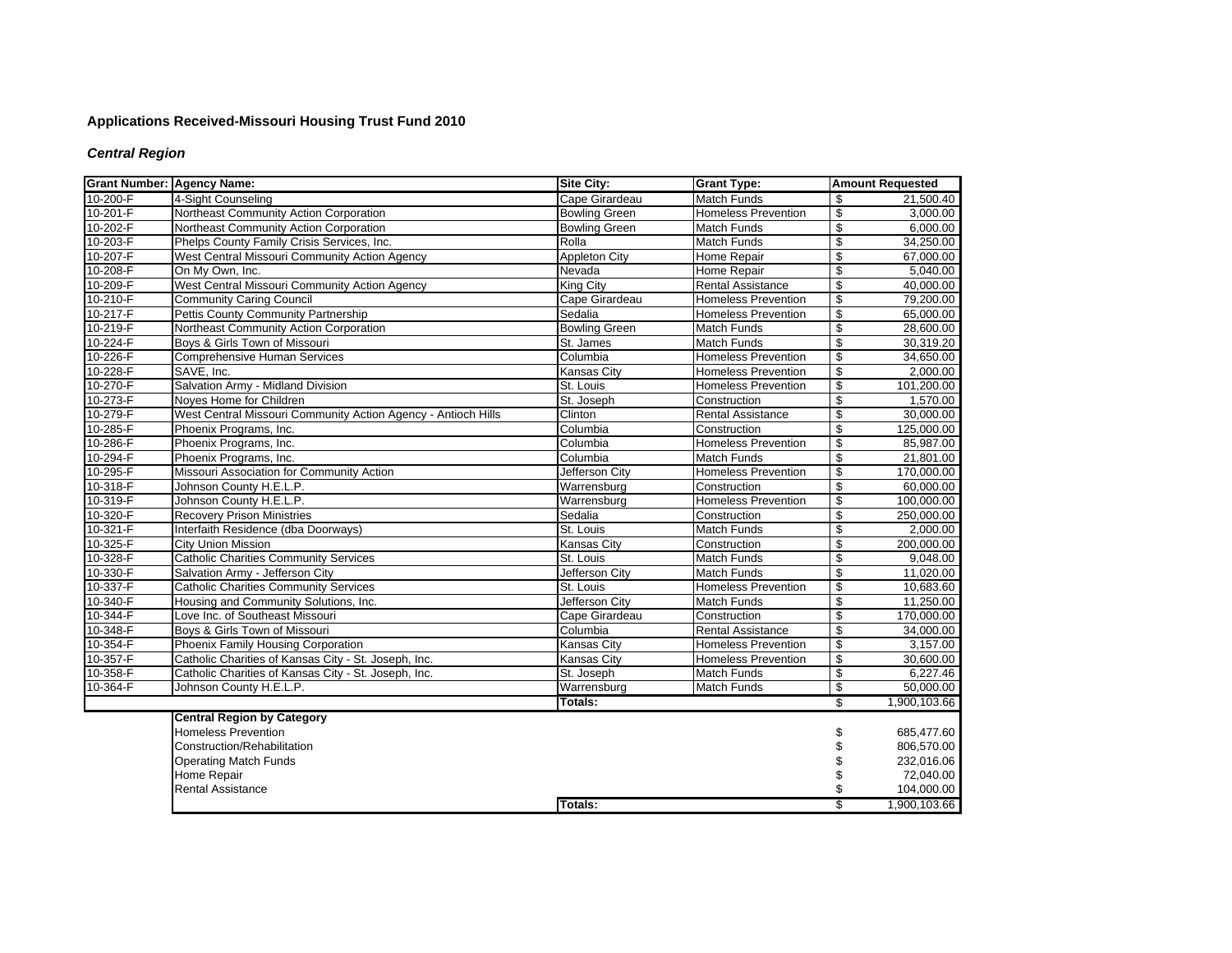## *Kansas City Metro*

| <b>Grant Number: Agency Name:</b> |                                                      | <b>Site City:</b>        | <b>Grant Type:</b>         |                          | <b>Amount Requested:</b> |
|-----------------------------------|------------------------------------------------------|--------------------------|----------------------------|--------------------------|--------------------------|
| 10-206-F                          | <b>Bishop Sullivan Center</b>                        | <b>Kansas City</b>       | <b>Homeless Prevention</b> | \$                       | 70.000.00                |
| 10-215-F                          | Good Samaritan Center of Excelsior Springs           | <b>Excelsior Springs</b> | <b>Homeless Prevention</b> | $\overline{\mathbf{e}}$  | 31,500.00                |
| 10-216-F                          | Education First, Athletics Second Coalition          | <b>Kansas City</b>       | <b>Match Funds</b>         | \$                       | 15,000.00                |
| 10-228-F                          | SAVE, Inc.                                           | <b>Kansas City</b>       | <b>Homeless Prevention</b> | \$                       | 94,000.00                |
| 10-229-F                          | SAVE, Inc.                                           | <b>Kansas City</b>       | <b>Match Funds</b>         | $\overline{\mathcal{S}}$ | 50,000.00                |
| 10-250-F                          | Amethyst Place, Inc.                                 | <b>Kansas City</b>       | Match Funds                | $\overline{\$}$          | 75,000.00                |
| 10-258-F                          | <b>Metro Lutheran Ministry</b>                       | <b>Kansas City</b>       | <b>Homeless Prevention</b> | \$                       | 125,000.00               |
| 10-264-F                          | Salvation Army - Kansas City                         | Kansas Citv              | <b>Homeless Prevention</b> | $\overline{\mathbf{e}}$  | 250.000.00               |
| 10-265-F                          | Salvation Army - Kansas City                         | <b>Kansas City</b>       | Construction               | $\overline{\mathbf{e}}$  | 604,454.00               |
| 10-272-F                          | Evangelical Children's Home (dba Steppingstone)      | <b>Kansas City</b>       | Match Funds                | $\overline{\mathcal{E}}$ | 50,000.00                |
| $10 - 273 - F$                    | Noves Home for Children                              | St. Joseph               | Construction               | \$                       | 10,990.00                |
| 10-274-F                          | reStart, Inc.                                        | <b>Kansas City</b>       | <b>Homeless Prevention</b> | $\overline{\mathbf{e}}$  | 39,200.00                |
| 10-275-F                          | Rose Brooks Center, Inc.                             | <b>Kansas City</b>       | <b>Homeless Prevention</b> | \$                       | 40,000.00                |
| $10-278-F$                        | reStart, Inc.                                        | Kansas City              | <b>Rental Assistance</b>   | \$                       | 58,800.00                |
| 10-288-F                          | Newhouse, Inc.                                       | <b>Kansas City</b>       | Construction               | $\overline{\mathcal{S}}$ | 248.500.00               |
| 10-289-F                          | reStart. Inc.                                        | Kansas City              | Construction               | \$                       | 245,000.00               |
| 10-291-F                          | <b>Westside Housing Organization</b>                 | <b>Kansas City</b>       | Match Funds                | \$                       | 40,000.00                |
| 10-293-F                          | Rose Brooks Center, Inc.                             | <b>Kansas City</b>       | Match Funds                | $\overline{\mathcal{E}}$ | 40,000.00                |
| 10-295-F                          | Missouri Association for Community Action            | Jefferson City           | <b>Homeless Prevention</b> | \$                       | 180,000.00               |
| 10-305-F                          | Grandview Assistance Program                         | Grandview                | <b>Homeless Prevention</b> | $\overline{\mathcal{S}}$ | 60,000.00                |
| 10-306-F                          | <b>Grandview Assistance Program</b>                  | Grandview                | <b>Match Funds</b>         | $\overline{\mathbf{e}}$  | 45,000.00                |
| 10-308-F                          | <b>Reconciliation Services</b>                       | <b>Kansas City</b>       | <b>Homeless Prevention</b> | \$                       | 102,400.00               |
| 10-310F-                          | <b>Community LINC</b>                                | <b>Kansas City</b>       | <b>Homeless Prevention</b> | \$                       | 128,976.00               |
| 10-311-F                          | <b>Community LINC</b>                                | <b>Kansas City</b>       | Construction               | $\overline{\mathcal{E}}$ | 183,756.00               |
| $10-312-F$                        | Hope House, Inc.                                     | Independence             | Construction               | \$                       | 167,160.00               |
| 10-313-F                          | Operation Breakthrough                               | <b>Kansas City</b>       | Match Funds                | $\overline{\mathbf{e}}$  | 26,000.00                |
| 10-314-F                          | <b>Comprehensive Mental Health</b>                   | Independence             | Construction               | \$                       | 50,500.00                |
| 10-315-F                          | Comprehensive Mental Health                          | Independence             | Match Funds                | \$                       | 15,000.00                |
| 10-316-F                          | <b>Community Services League</b>                     | Independence             | <b>Homeless Prevention</b> | $\overline{\mathcal{S}}$ | 150.000.00               |
| 10-326-F                          | reStart, Inc.                                        | Kansas City              | <b>Match Funds</b>         | \$                       | 39,200.00                |
| 10-327-F                          | <b>Benilde Hall</b>                                  | <b>Kansas City</b>       | Match Funds                | $\overline{\mathbf{e}}$  | 10,000.00                |
| 10-334-F                          | Chrissy's House, Inc.                                | <b>Kansas City</b>       | Construction               | \$                       | 50,000.00                |
| 10-354-F                          | Phoenix Family Housing Corporation                   | <b>Kansas City</b>       | <b>Homeless Prevention</b> | \$                       | 37,433.00                |
| 10-357-F                          | Catholic Charities of Kansas City - St. Joseph, Inc. | Kansas City              | <b>Homeless Prevention</b> | $\overline{\mathcal{S}}$ | 99,000.00                |
| 10-358-F                          | Catholic Charities of Kansas City - St. Joseph, Inc. | St. Joseph               | <b>Match Funds</b>         | \$                       | 18,682.38                |
| 10-359-F                          | Kansas City Urban Youth Center                       | <b>Kansas City</b>       | <b>Match Funds</b>         | $\overline{\mathcal{S}}$ | 68,500.00                |
| 10-360-F                          | <b>Heart-n-Hand Ministries</b>                       | <b>Belton</b>            | <b>Homeless Prevention</b> | $\overline{\mathbf{e}}$  | 30.000.00                |
| 10-361-F                          | Synergy Services, Inc.                               | <b>Kansas City</b>       | Match Funds                | \$                       | 40,000.00                |
|                                   |                                                      | Totals:                  |                            | \$                       | 3,589,051.38             |
|                                   | Kansas City Metro Region by Category                 |                          |                            |                          |                          |
|                                   | <b>Homeless Prevention</b>                           |                          |                            | \$                       | 1,437,509.00             |
|                                   | Construction/Rehabilitation                          |                          |                            | \$                       | 1,560,360.00             |
|                                   | <b>Operating Match Funds</b>                         |                          |                            | \$                       | 532,382.38               |
|                                   | Home Repair                                          |                          |                            | \$                       |                          |
|                                   | Rental Assistance                                    |                          |                            | \$                       | 58,800.00                |
|                                   |                                                      | Totals:                  |                            | \$                       | 3,589,051.38             |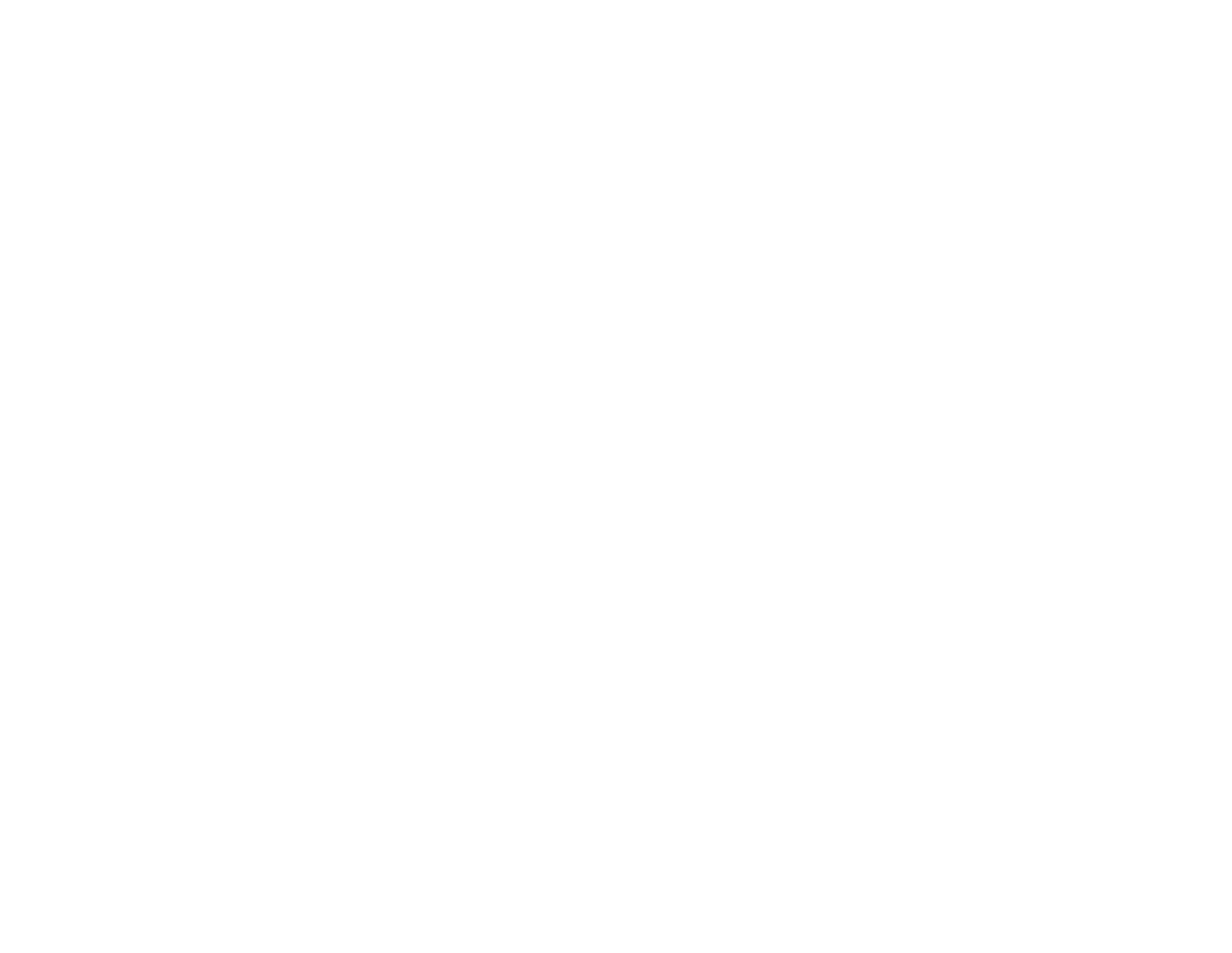#### *North*

| Grant Number: Agency Name: |                                                      | <b>Site City:</b>        | <b>Grant Type:</b>         | <b>Amount Requested:</b> |              |
|----------------------------|------------------------------------------------------|--------------------------|----------------------------|--------------------------|--------------|
| $10 - 201 - F$             | Northeast Community Action Corporation               | <b>Bowling Green</b>     | <b>Homeless Prevention</b> | $\mathsf{s}$             | 24,000.00    |
| 10-202-F                   | Northeast Community Action Corporation               | <b>Bowling Green</b>     | Match Funds                | $\overline{\mathcal{S}}$ | 48,000.00    |
| 10-212-F                   | Children & Family Center of NW Missouri              | Maryville                | <b>Homeless Prevention</b> | \$                       | 21,250.00    |
| $10 - 213 - F$             | Gallatin Plaza Apartments, L.P.                      | King City                | <b>Rental Assistance</b>   | $\overline{\mathcal{S}}$ | 25,000.00    |
| 10-215-F                   | Good Samaritan Center of Excelsior Springs           | <b>Excelsior Springs</b> | <b>Homeless Prevention</b> | \$                       | 13,500.00    |
| 10-219-F                   | Northeast Community Action Corporation               | <b>Bowling Green</b>     | <b>Match Funds</b>         | $\overline{\mathcal{S}}$ | 23,400.00    |
| 10-220-F                   | <b>Douglass Community Services</b>                   | Hannibal                 | <b>Homeless Prevention</b> | \$                       | 120,000.00   |
| $10 - 221 - F$             | Faithwalk Community Development Corporation          | Paris                    | <b>Homeless Prevention</b> | $\overline{\mathbf{e}}$  | 50,000.00    |
| 10-223-F                   | High Hope Employment Services, Inc.                  | Milan                    | <b>Match Funds</b>         | $\overline{\mathbf{e}}$  | 38,496.00    |
| 10-225-F                   | Avenues                                              | Hannibal                 | <b>Match Funds</b>         | $\overline{\mathbf{S}}$  | 25,000.00    |
| 10-226-F                   | <b>Comprehensive Human Services</b>                  | Columbia                 | <b>Homeless Prevention</b> | $\overline{\mathbf{e}}$  | 350.00       |
| 10-228-F                   | SAVE, Inc.                                           | Kansas City              | <b>Homeless Prevention</b> | $\overline{\mathbf{e}}$  | 4,000.00     |
| 10-231-F                   | <b>Community Missions Corporation</b>                | St. Joseph               | <b>Rental Assistance</b>   | $\sqrt[6]{\frac{1}{2}}$  | 22,565.00    |
| 10-232-F                   | <b>Community Missions Corporation</b>                | St. Joseph               | Match Funds                | $\overline{\mathbf{e}}$  | 69,305.00    |
| 10-233-F                   | Interfaith Community Services, Inc. (Interserv)      | St. Joseph               | <b>Homeless Prevention</b> | \$                       | 75,000.00    |
| 10-245-F                   | Horizon Housing Foundation                           | Nevada                   | <b>Match Funds</b>         | $\overline{\mathbf{e}}$  | 4,500.00     |
| 10-269-F                   | Salvation Army - Midland Division                    | St. Louis                | <b>Homeless Prevention</b> | \$                       | 67,100.00    |
| 10-273-F                   | Noves Home for Children                              | St. Joseph               | Construction               | \$                       | 144,440.00   |
| 10-274-F                   | reStart. Inc.                                        | <b>Kansas City</b>       | <b>Homeless Prevention</b> | $\overline{\mathcal{S}}$ | 800.00       |
| 10-278-F                   | reStart, Inc.                                        | <b>Kansas City</b>       | <b>Rental Assistance</b>   | $\overline{\mathcal{S}}$ | 1,200.00     |
| 10-289-F                   | reStart, Inc.                                        | <b>Kansas City</b>       | Construction               | \$                       | 5,000.00     |
| 10-295-F                   | Missouri Association for Community Action            | Jefferson City           | <b>Homeless Prevention</b> | $\overline{\mathcal{S}}$ | 80,000.00    |
| 10-303-F                   | YWCA of St. Joseph                                   | St. Joseph               | <b>Match Funds</b>         | \$                       | 63,230.00    |
| 10-324-F                   | Macon Affordable Housing Corporation                 | Macon                    | Construction               | \$                       | 42,000.00    |
| 10-326-F                   | reStart. Inc.                                        | Kansas City              | <b>Match Funds</b>         | $\overline{\mathcal{S}}$ | 800.00       |
| 10-357-F                   | Catholic Charities of Kansas City - St. Joseph, Inc. | <b>Kansas City</b>       | <b>Homeless Prevention</b> | $\overline{\mathcal{E}}$ | 50,400.00    |
| 10-358-F                   | Catholic Charities of Kansas City - St. Joseph, Inc. | St. Joseph               | <b>Match Funds</b>         | \$                       | 78.881.16    |
|                            |                                                      | Totals:                  |                            | \$                       | 1,098,217.16 |
|                            | <b>North Region by Category</b>                      |                          |                            |                          |              |
|                            | Homeless Prevention                                  |                          |                            | \$                       | 506,400.00   |
|                            | Construction/Rehabilitation                          |                          |                            | \$                       | 191,440.00   |
|                            | <b>Operating Match Funds</b>                         |                          |                            | \$                       | 351,612.16   |
|                            | Home Repair                                          |                          |                            | \$                       |              |
|                            | <b>Rental Assistance</b>                             |                          |                            | \$                       | 48,765.00    |
|                            |                                                      | Totals:                  |                            | \$                       | 1,098,217.16 |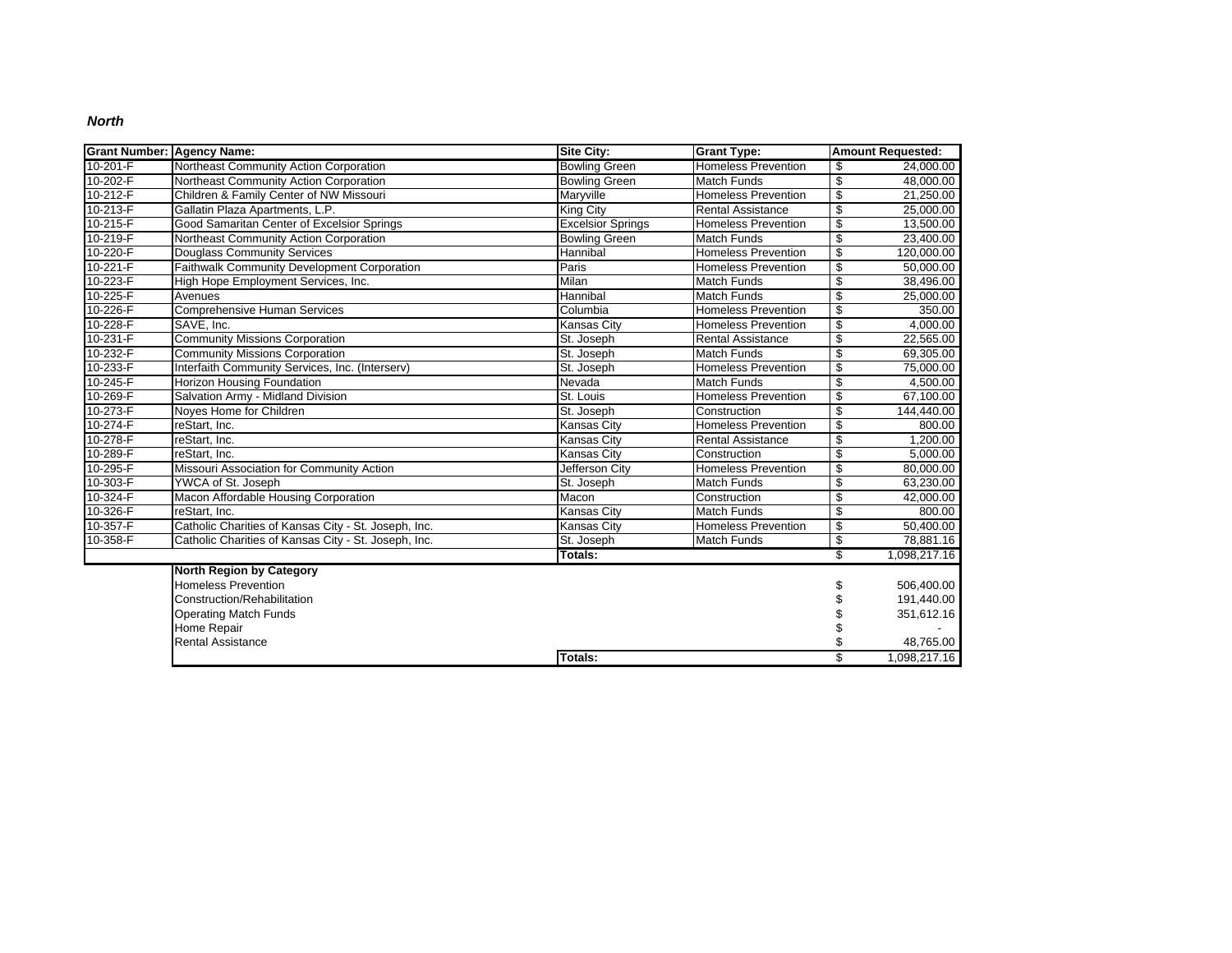#### *South*

| <b>Grant Number: Agency Name:</b> |                                                      | Site City:             | <b>Grant Type:</b>         | <b>Amount Requested:</b>               |
|-----------------------------------|------------------------------------------------------|------------------------|----------------------------|----------------------------------------|
| 10-200-F                          | 4-Sight Counseling                                   | Cape Girardeau         | <b>Match Funds</b>         | 16,219.60<br>\$                        |
| 10-207-F                          | West Central Missouri Community Action Agency        | <b>Appleton City</b>   | <b>Home Repair</b>         | 33,000.00<br>\$                        |
| 10-208-F                          | On My Own, Inc.                                      | Nevada                 | Home Repair                | \$<br>7,560.00                         |
| 10-210-F                          | <b>Community Caring Council</b>                      | Cape Girardeau         | <b>Homeless Prevention</b> | \$<br>800.00                           |
| $10 - 214 - F$                    | <b>Texas County Food Pantry</b>                      | Houston                | <b>Homeless Prevention</b> | \$<br>100,000.00                       |
| 10-218-F                          | Harry S. Truman Community Development Corporation    | <b>Webb City</b>       | Home Repair                | $\overline{\mathbf{e}}$<br>225,000.00  |
| 10-224-F                          | Boys & Girls Town of Missouri                        | St. James              | Match Funds                | \$<br>37,056.80                        |
| 10-235-F                          | Good Samaritan Boys Ranch                            | Springfield            | Construction               | $\overline{\mathcal{S}}$<br>250.000.00 |
| 10-237-F                          | <b>SEMO Christian Restoration Center</b>             | Poplar Bluff           | Match Funds                | \$<br>7,900.00                         |
| 10-242-F                          | Consumer Credit Counseling Service of Springfield    | Springfield            | <b>Homeless Prevention</b> | \$<br>70,000.00                        |
| 10-243-F                          | Council of Churches of the Ozarks                    | Springfield            | Home Repair                | $\overline{\mathbf{e}}$<br>50,000.00   |
| 10-244-F                          | <b>SEMO Christian Restoration Center</b>             | Poplar Bluff           | <b>Homeless Prevention</b> | $\overline{\mathbf{e}}$<br>25,000.00   |
| 10-245-F                          | <b>Horizon Housing Foundation</b>                    | Nevada                 | <b>Match Funds</b>         | $\overline{\mathbf{e}}$<br>13,500.00   |
| 10-246-F                          | Economic Security Corporation of Southwest Area      | Joplin                 | <b>Homeless Prevention</b> | \$<br>38,500.00                        |
| 10-252-F                          | <b>Family Violence Center</b>                        | Springfield            | <b>Match Funds</b>         | $\overline{\mathbf{e}}$<br>46,625.00   |
| 10-253-F                          | Ozarks Area Community Action Corporation             | Springfield            | <b>Homeless Prevention</b> | \$<br>185,000.00                       |
| 10-254-F                          | <b>Ripley County Family Resource Center</b>          | Doniphan               | <b>Homeless Prevention</b> | $\overline{\mathcal{S}}$<br>71,775.00  |
| 10-255-F                          | <b>United Gospel Rescue Mission</b>                  | Poplar Bluff           | <b>Homeless Prevention</b> | \$<br>25,000.00                        |
| 10-256-F                          | Samaritan Outreach Center                            | <b>West Plains</b>     | <b>Homeless Prevention</b> | \$<br>15,000.00                        |
| $10 - 257 - F$                    | Samaritan Outreach Center                            | <b>West Plains</b>     | Match Funds                | $\overline{\mathbf{e}}$<br>15,000.00   |
| 10-266-F                          | Salvation Army - Springfield                         | Springfield            | <b>Match Funds</b>         | \$<br>36.276.00                        |
| 10-268-F                          | Salvation Army - Midland Division                    | St. Louis              | <b>Homeless Prevention</b> | $\overline{\mathbf{e}}$<br>104,500.00  |
| 10-276-F                          | Christos House, Inc.                                 | <b>Willow Springs</b>  | Match Funds                | \$<br>25,000.00                        |
| 10-277-F                          | Christian Associates of Table Rock Lake              | <b>Kimberling City</b> | <b>Homeless Prevention</b> | \$<br>110,000.00                       |
| 10-281-F                          | The Kitchen, Inc.                                    | Springfield            | Homeless Prevention        | 70,000.00<br>\$                        |
| 10-282-F                          | The Kitchen, Inc.                                    | Springfield            | Construction               | $\overline{\$}$<br>47,146.00           |
| 10-283-F                          | Christian Associates of Table Rock Lake              | <b>Kimberling City</b> | <b>Rental Assistance</b>   | \$<br>48,000.00                        |
| 10-284-F                          | <b>Ozark Center</b>                                  | Joplin                 | <b>Rental Assistance</b>   | \$<br>38,275.00                        |
| 10-287-F                          | <b>Ripley County Caring Community Partnership</b>    | Doniphan               | <b>Homeless Prevention</b> | \$<br>45,000.00                        |
| 10-290-F                          | Christian Associates of Table Rock Lake              | <b>Kimberling City</b> | Construction               | \$<br>200,000.00                       |
| 10-292-F                          | Christian Associates of Table Rock Lake              | Kimberling City        | <b>Match Funds</b>         | $\overline{\mathbf{e}}$<br>80,000.00   |
| 10-295-F                          | Missouri Association for Community Action            | Jefferson City         | <b>Homeless Prevention</b> | \$<br>210,000.00                       |
| 10-296-F                          | <b>Texas County Food Pantry</b>                      | Houston                | Match Funds                | \$<br>25,000.00                        |
| 10-298-F                          | Boys & Girls Town of Missouri                        | Springfield            | Construction               | 65,394.00<br>\$                        |
| 10-299-F                          | The Independent Living Center, Inc.                  | <b>Joplin</b>          | <b>Match Funds</b>         | \$<br>28,000.00                        |
| 10-300-F                          | Christos House, Inc.                                 | <b>West Plains</b>     | <b>Homeless Prevention</b> | \$<br>40,000.00                        |
| 10-307-F                          | COPE, Inc.                                           | Lebanon                | Match Funds                | \$<br>20,000.00                        |
| 10-309-F                          | Polk County House of Hope                            | <b>Bolivar</b>         | Match Funds                | \$<br>47,100.00                        |
| 10-321-F                          | Interfaith Residence (dba Doorways)                  | St. Louis              | <b>Match Funds</b>         | $\overline{\mathcal{S}}$<br>4.000.00   |
| 10-336-F                          | Delta Area Economic Opportunity Corp. (DAEOC)        | Portageville           | <b>Homeless Prevention</b> | $\overline{\mathbf{e}}$<br>14,740.00   |
| $10 - 341 - F$                    | Delta Area Economic Opportunity Corp. (DAEOC)        | Portageville           | Match Funds                | \$<br>90,195.00                        |
| 10-343-F                          | Economic Security Corporation of Southwest Area      | Joplin                 | Match Funds                | \$<br>62,125.00                        |
| 10-344-F                          | Love Inc. of Southeast Missouri                      | Cape Girardeau         | Construction               | \$<br>30,000.00                        |
| 10-345-F                          | Community Partnership of the Ozarks, Inc.            | Springfield            | <b>Homeless Prevention</b> | \$<br>42,350.00                        |
| 10-350-F                          | <b>ASCENT Recovery Residences</b>                    | Joplin                 | Match Funds                | \$<br>40,000.00                        |
| 10-355-F                          | Catholic Charities of Kansas City - St. Joseph, Inc. | Springfield            | <b>Homeless Prevention</b> | \$<br>40,000.00                        |
| 10-363-F                          | COPE, Inc.                                           | Lebanon                | Construction               | \$<br>11,935.00                        |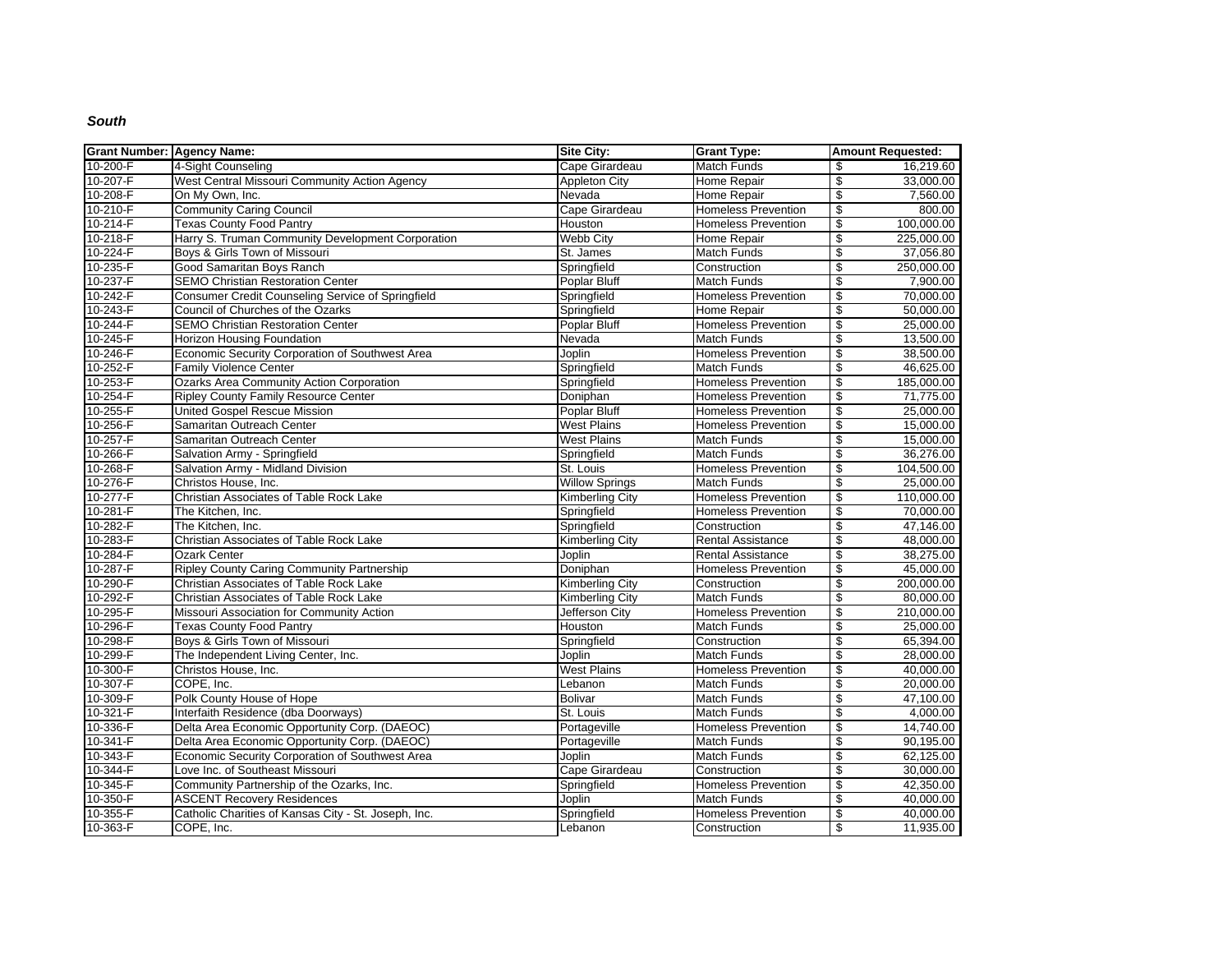|                              | Totals: | 2,807,972.40 |
|------------------------------|---------|--------------|
| South Region by Category     |         |              |
| <b>Homeless Prevention</b>   |         | 1,207,665.00 |
| Construction/Rehabilitation  |         | 604,475.00   |
| <b>Operating Match Funds</b> |         | 593,997.40   |
| Home Repair                  |         | 315,560.00   |
| <b>Rental Assistance</b>     |         | 86,275.00    |
|                              | Totals: | 2,807,972.40 |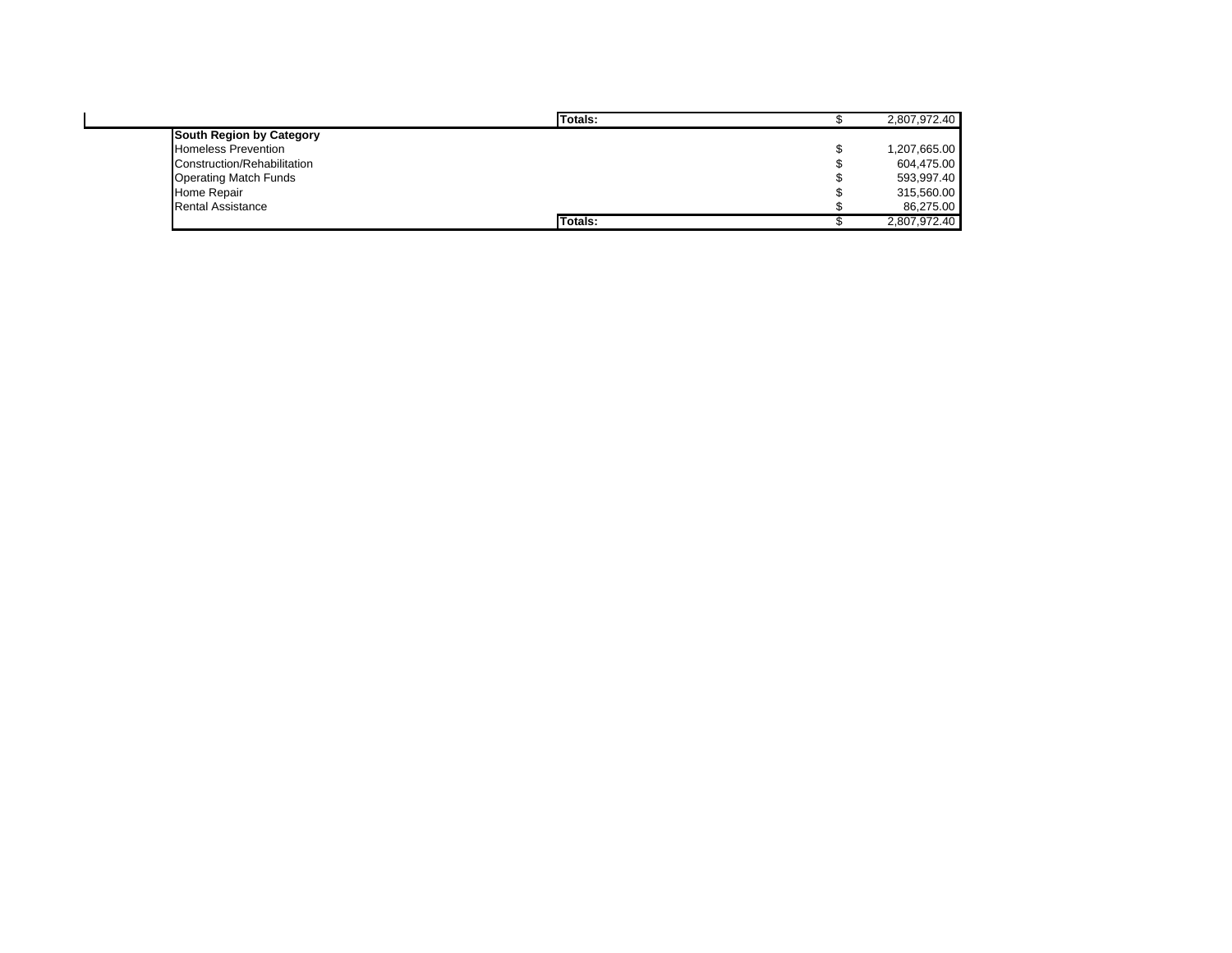### *St. Louis Metro*

| <b>Grant Number: Agency Name:</b> |                                                   | Site City:            | <b>Grant Type:</b>         | <b>Amount Requested:</b>               |
|-----------------------------------|---------------------------------------------------|-----------------------|----------------------------|----------------------------------------|
| 10-201-F                          | Northeast Community Action Corporation            | <b>Bowling Green</b>  | <b>Homeless Prevention</b> | 23,000.00<br>\$                        |
| 10-202-F                          | Northeast Community Action Corporation            | <b>Bowling Green</b>  | <b>Match Funds</b>         | \$<br>46,000.00                        |
| 10-204-F                          | Paraquad, Inc.                                    | St. Louis             | Home Repair                | \$<br>135,000.00                       |
| 10-205-F                          | Paraquad, Inc.                                    | St. Louis             | <b>Homeless Prevention</b> | \$<br>100,000.00                       |
| 10-211-F                          | Missouri Energy Care                              | St. Louis             | <b>Homeless Prevention</b> | \$<br>50,000.00                        |
| 10-219-F                          | Northeast Community Action Corporation            | <b>Bowling Green</b>  | Match Funds                | \$<br>13,000.00                        |
| 10-222-F                          | Lydia's House                                     | St. Louis             | Match Funds                | \$<br>45,453.00                        |
| 10-227-F                          | Center for Women in Transition                    | St. Louis             | <b>Rental Assistance</b>   | $\overline{\mathcal{S}}$<br>30,000.00  |
| 10-230-F                          | <b>Catholic Family Services</b>                   | St. Louis             | <b>Rental Assistance</b>   | \$<br>183,744.00                       |
| 10-234-F                          | Covenant House Missouri                           | St. Louis             | Match Funds                | \$<br>75,000.00                        |
| 10-236-F                          | Stepping Into the Light                           | St. Louis             | Match Funds                | \$<br>82,674.00                        |
| 10-238-F                          | <b>Catholic Family Services</b>                   | St. Louis             | Match Funds                | \$<br>198,000.00                       |
| 10-239-F                          | Peter & Paul Community Services, Inc.             | St. Louis             | <b>Homeless Prevention</b> | \$<br>60,000.00                        |
| 10-240-F                          | Peter & Paul Community Services, Inc.             | St. Louis             | Construction               | $\overline{\mathbf{e}}$<br>107,837.00  |
| 10-241-F                          | Riverbend Apartments, LP                          | St. Louis             | Match Funds                | \$<br>107,460.00                       |
| 10-247-F                          | Saints Joachim & Ann Care Services                | St. Charles           | Match Funds                | \$<br>50,000.00                        |
| 10-248-F                          | Saints Joachim & Ann Care Services                | St. Charles           | <b>Homeless Prevention</b> | $\overline{\mathbf{e}}$<br>350,000.00  |
| 10-249-F                          | Room at the Inn                                   | <b>Bridgeton</b>      | Match Funds                | \$<br>30,000.00                        |
| $10 - 251 - F$                    | Room at the Inn                                   | <b>Bridgeton</b>      | <b>Homeless Prevention</b> | $\overline{\mathbf{e}}$<br>25,000.00   |
| 10-259-F                          | Bridgeway Counseling Services, Inc.               | St. Charles           | Construction               | \$<br>366,324.00                       |
| 10-260-F                          | Evangelical Children's Home (dba Steppingstone)   | St. Louis             | <b>Rental Assistance</b>   | \$<br>35,000.00                        |
| 10-261-F                          | Community Asset Management Company                | St. Louis             | <b>Match Funds</b>         | $\overline{\mathcal{S}}$<br>30,000.00  |
| 10-262-F                          | Boys & Girls Town of Missouri                     | <b>Webster Groves</b> | <b>Match Funds</b>         | \$<br>100,000.00                       |
| 10-263-F                          | <b>Community Asset Management Company</b>         | St. Louis             | <b>Homeless Prevention</b> | \$<br>70,000.00                        |
| 10-267-F                          | Salvation Army - Midland Division                 | St. Louis             | <b>Homeless Prevention</b> | \$<br>135,300.00                       |
| 10-271-F                          | Evangelical Children's Home (dba Steppingstone)   | St. Louis             | Match Funds                | \$<br>50,000.00                        |
| 10-280-F                          | <b>Great Things Incorporated Foundation</b>       | St. Louis             | <b>Homeless Prevention</b> | \$<br>40,000.00                        |
| 10-295-F                          | Missouri Association for Community Action         | Jefferson City        | <b>Homeless Prevention</b> | $\overline{\mathbf{e}}$<br>360,000.00  |
| 10-297-F                          | Rebuilding Together St. Louis                     | St. Louis             | Home Repair                | $\overline{\mathbf{e}}$<br>125,000.00  |
| 10-301-F                          | Lemay Housing Partnership                         | Lemay                 | <b>Homeless Prevention</b> | \$<br>20,000.00                        |
| 10-302-F                          | Lemay Housing Partnership                         | Lemay                 | Match Funds                | \$<br>10,000.00                        |
| 10-304-F                          | Lemay Housing Partnership                         | Lemay                 | Home Repair                | \$<br>50,000.00                        |
| 10-317-F                          | Loving Hearts Outreach                            | Washington            | <b>Homeless Prevention</b> | \$<br>160,000.00                       |
| 10-321-F                          | Interfaith Residence (dba Doorways)               | St. Louis             | <b>Match Funds</b>         | \$<br>94,000.00                        |
| 10-322-F                          | Almost Home, Inc.                                 | St. Louis             | <b>Match Funds</b>         | \$<br>75,000.00                        |
| 10-323-F                          | Almost Home, Inc.                                 | St. Louis             | Construction               | \$<br>32,007.00                        |
| 10-328-F                          | <b>Catholic Charities Community Services</b>      | St. Louis             | Match Funds                | $\overline{\mathbf{e}}$<br>22,152.00   |
| 10-329-F                          | St. Louis Transitional Hope House                 | St. Louis             | Match Funds                | \$<br>42,556.00                        |
| 10-331-F                          | <b>Catholic Charities Housing Resource Center</b> | St. Louis             | <b>Homeless Prevention</b> | \$<br>200,000.00                       |
| 10-332-F                          | Women's Safe House                                | St. Louis             | <b>Homeless Prevention</b> | 97,020.00<br>\$                        |
| 10-333-F                          | Interfaith Residence (dba Doorways)               | St. Louis             | <b>Homeless Prevention</b> | \$<br>400,000.00                       |
| 10-335-F                          | Epworth Children & Family Services                | University City       | <b>Match Funds</b>         | $\overline{\mathcal{S}}$<br>127,554.00 |
| 10-337-F                          | <b>Catholic Charities Community Services</b>      | St. Louis             | <b>Homeless Prevention</b> | \$<br>26,156.40                        |
| 10-338-F                          | Disability Resource Association, Inc.             | <b>Crystal City</b>   | <b>Homeless Prevention</b> | \$<br>50,000.00                        |
| 10-339-F                          | Disability Resource Association, Inc.             | <b>Crystal City</b>   | Match Funds                | \$<br>65,000.00                        |
| 10-340-F                          | Housing and Community Solutions, Inc.             | Jefferson City        | Match Funds                | \$<br>3,750.00                         |
| 10-342-F                          | St. Patrick Center                                | St. Louis             | <b>Homeless Prevention</b> | \$<br>150,000.00                       |